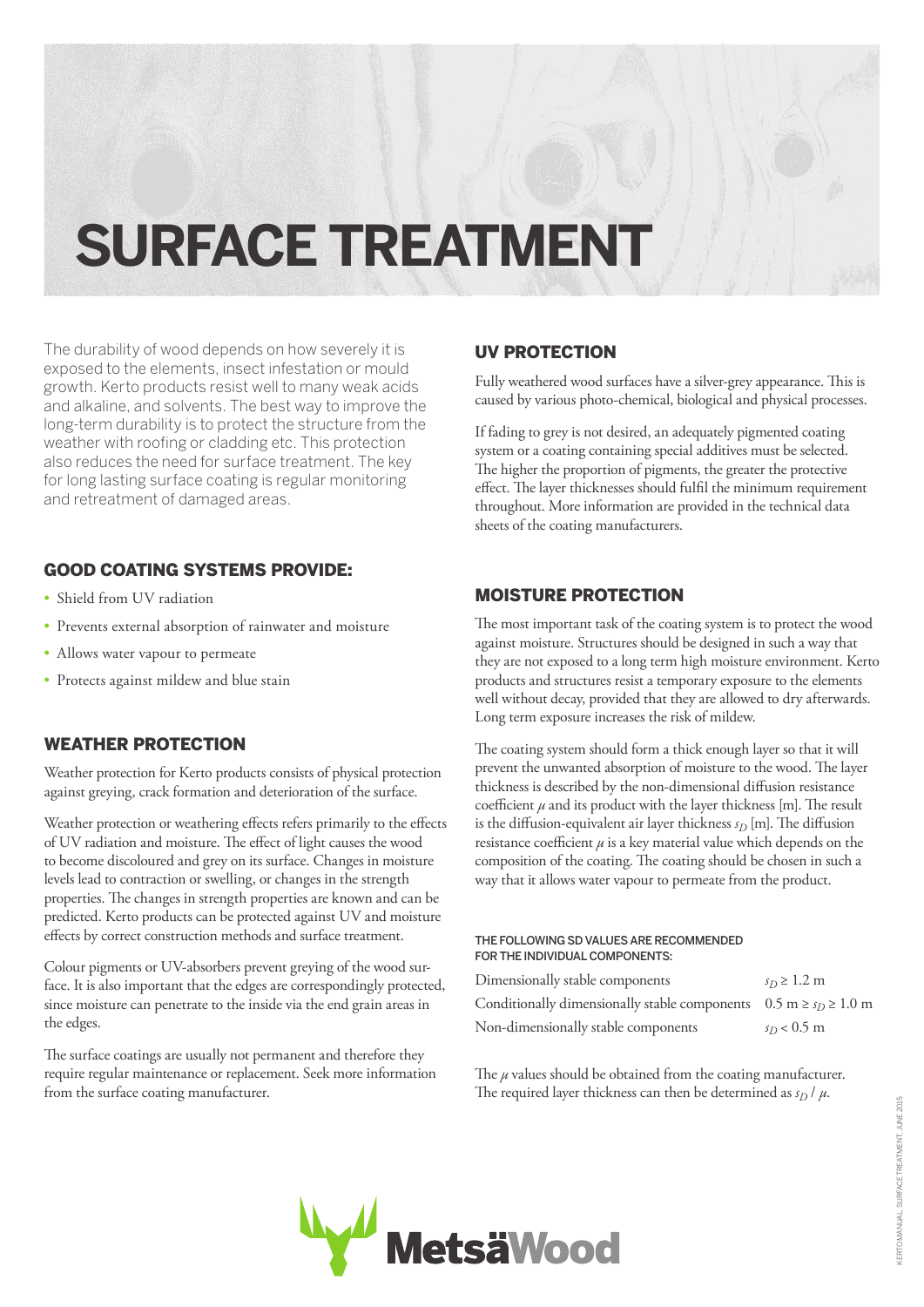## KERTO WEATHERGUARD® – TERMOPORARY PROTECTION AGAINST RAIN

Kerto WeatherGuard is a Kerto product with a hydrophobic surface coating. The surface coating rejects rainwater and therefore reduces the amount of moisture absorbed by the product while at the same time allowing water vapour movements from and to the product. The reduced moisture absorption further improves the dimensional stability and reduces swelling of the treated Kerto product during the construction time. WeatherGuard does not affect Kerto's strength properties. WeatherGuard treated Kerto products are delivered like non-coated products and can be finished afterwards with, for example paint.

### WOOD PROTECTION

Wood protection can prevent the damage to the wood as a result of infestation by organisms (e.g. insects or mould). Such damage leads to the loss of load-bearing capability or usage properties. Discoloration from blue stain or mildew do not cause the loss of load-bearing capability.

## CORRECT SELECTION OF THE COATINGS SYSTEM

The durability of the coating depends on various factors:

- The base material and how it has been prepared
- The exposure level to sunlight
- Colour of the coating, light or dark
- Exposure level to moisture

The coating system should be a complete combination and the system should properly be matched for the base material and for the relevant external conditions. The choice of the wall construction and size of the components should be taken into account.

For Kerto laminated veneered lumber, the moisture protection provided by the coating system is particularly important, since skin cracks occur in the face veneers as a result of contraction and swelling of the product. This means that the diffusion-equivalent air layer thickness  $s_D$  of coating systems for conditionally dimensionally-stable components should be between 0.5 and 1.0 m. Such a level is basically achieved only with covering coatings. For dispersion or alkyd resin paints their water vapour diffusion resistance value *μ* should be between 5,000 and 10,000 and the final layer thickness of at least 100 *μ*m throughout the coated surface. If the moisture nevertheless penetrates into the Kerto members, for example at penetration points of connectors, from edges or similar areas, such a thick coating may tend to flake. This is emphasized especially in a large continuous surfaces.

## KERTO PRODUCTS COATING GUIDELINES

- Apply the required chemical wood protection agent in the case of load-bearing and bracing components.
- Add the coating system as soon as possible to prevent the effects of UV radiation to the wood's surface. If needed, sand product's surfaces prior to coating.
- • Fill the faulty areas such as fallen knots with substitute wood compound.
- Choose primer with blue stain and mildew protection.
- The member edges should be slightly rounded in order to ensure that the coating film is also present with an adequate layer thickness on the edges.
- • Apply the coating agent with an adequate thickness. Apply the coating agent at least in two layers to ensure proper drying of the layers.

For the coating of Kerto, the actual project should in all cases be discussed in detail with the coating agent manufacturer.

## COATING SYSTEMS FOR SURFACE PROTECTION

#### **PRIMERS**

Primers can be water or solvent-based. Water-based primers can lead to swelling of the surface, which in some cases may require an additional sanding. The Surface should be pre-treated with a primer or an impregnation which provides protection against blue stain and mildew. Primers can be pigmented or transparent, although they should in all cases be suitable for the overall coating system. Primers alone do not provide adequate weather protection.

#### COLOURLESS COATINGS

Colourless coatings are not suitable for exterior areas due to the lack of protection against greying due to UV radiation.

#### GLAZES

Glazes are transparent, and reflect only a small part of the light, so that the grain of the wood is still visible. Depending on the bonding agent content, these are divided into thin- and thick-layer glazes.

Thin-layer glazes have a low solids content (up to 30 % non-liquid components). Therefore they do not form a film and dissolve away due to weathering. Though, this means that these thin-layer glazes do not provide adequate protection against moisture. Weathered glaze must be renewed regularly. The renewal of thin-layer glaze coatings is however quite easy as with regular maintenance of the thin-layer glazes the old layers does not need to be removed. These thin-layer glazes do not tend to flake.

> On weathering, the skin cracks of Kerto product inevitably caused the manufacturing process, open to some degree. The surface of the product becomes rough or flaky. Small areas of veneer may become detached in the area of joints, and cracks may also occur more frequently in joint areas. Cracks and bulges may also occur in the area of knots in the face veneers.